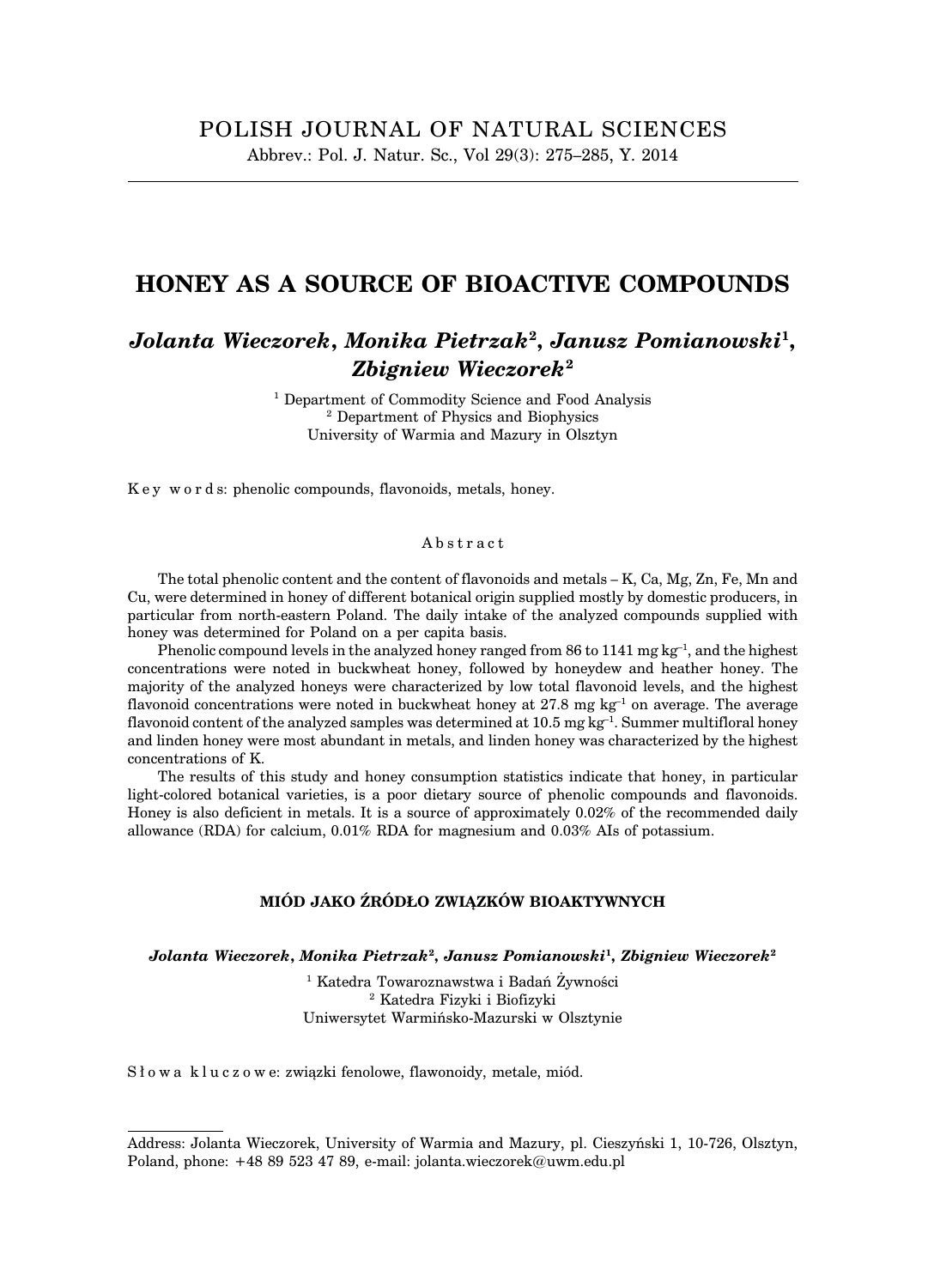#### Abstrakt

Określono poziomy stężeń związków fenolowych ogółem i flawonoidów oraz metali: K, Ca, Mg, Zn, Fe, Mn i Cu w botanicznych odmianach miodu pochodzącego w większości z pasiek krajowych, przede wszystkim z regionu północno-wschodniej Polski. Przedstawiono szacunkowe dzienne pobranie tych składników z porcją miodu spożywaną przez statystycznego mieszkańca Polski.

Poziomy związków fenolowych w badanych miodach były zróżnicowane i wynosiły od 86 do 1141 mg kg–1, najwyższe oznaczono w miodach gryczanych, nieco niższe w spadziowych i wrzosowych. Większość miodów charakteryzowała się niskimi poziomami flawonoidów ogółem, najwięcej zawierały ich miody gryczane, średnio 27,8 mg kg<sup>-1</sup>. Z kolei średnia zawartość flawonoidów w badanych miodach wyniosła 10,5 mg kg–1. Najbogatszym źródłem metali okazały się miody letnie: wielokwiatowy letni oraz lipowy, z najwyższym udziałem K.

Zestawiając uzyskane wyniki z danymi dotyczącymi spożycia miodu stwierdzono, że miód, a szczególnie jego jasne odmiany botaniczne, wnoszą do dziennej diety niewielką ilość związków fenolowych oraz flawonoidów. Miody są również ubogim źródłem metali. Pobranie Ca z miodem stanowiło około 0,02% RDA, Mg około 0,01% RDA oraz K około 0,03% AIs.

## **Introduction**

The therapeutic properties of honey have been valued for many centuries. The health benefits offered by honey can be attributed to the specific chemical composition of different honey types. Natural honey is a rich source of natural antioxidants which effectively minimize the risk of coronary heart disease, immune system disorders and cancer (Linus Pauling Institute). Honey also contains bioactive phenolic compounds, enzymes and minerals. The group of non-enzymatic antioxidants present in honey includes phenolic acids, flavonoids (flavanones and flavanols), carotenoids and organic acids. The antioxidant properties of honey are attributed mainly to the presence of phenolic compounds. Dark-colored varieties are believed to be have the most potent antioxidant properties, although research results are not always conclusive (LACHMAN et al. 2010, WILCZYŃSKA 2010, ESCUREDO et al. 2013). The total phenolic content of honey differs significantly across varieties. It was determined in the range of 17.6 to 189.5 mg per 100 g in nine types of Polish honey (WILCZYŃSKA 2010) and 59.9 to 121.4 mg per 100 g in heather and buckwheat honey (JASICKA-MISIAK et al. 2012).

The predominant flavonoids in European varieties of honey are pinocembrin, pinobanksin, chrysin, hesperetin, galangin, myricetin, kaempferol and quercetin. In Spanish honey, the presence of around 18 flavonoids was determined with total concentrations of 500 to 2000  $\mu$ g 100 g<sup>-1</sup> (ANKLAM 1998). Polish buckwheat honey is a rich source of myricetin and quercetin. The flavonoid profiles of honeys of different botanical origin vary considerably between studies, and there is scant information about the total flavonoid content of particular varieties (JASICKA-MISIAK et al. 2012). Selected polyphenols can be used as specific markers with characteristic UV spectra (such as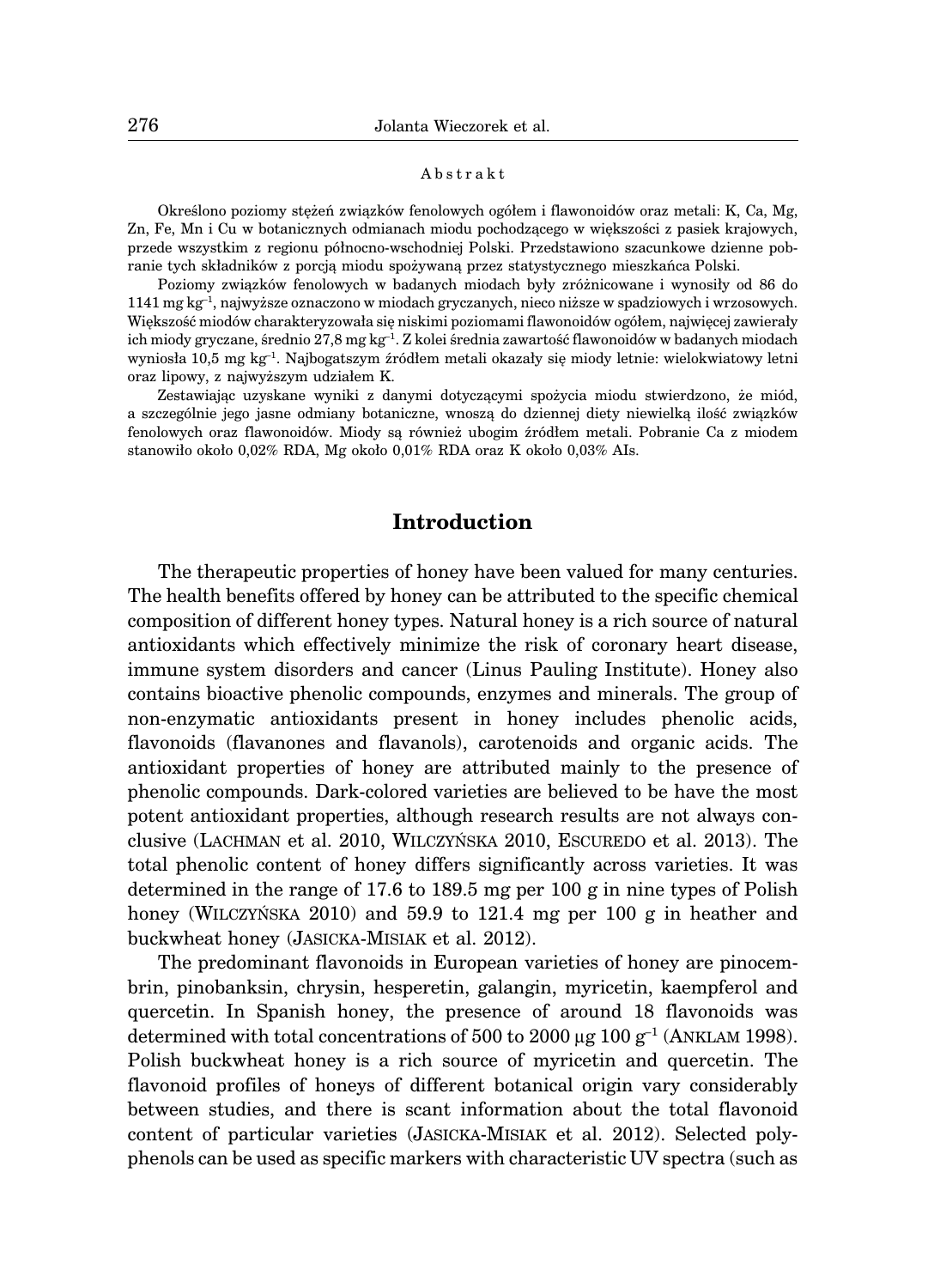hesperetin, a marker of citrus honey), and they facilitate quick identification of monofloral honey varieties (TOMÁS-BARBERÁN et al. 2001).

Phenolic acids that can be potentially used as markers for identifying the botanical origin of honey include p-coumaric, hydroxybenzoic, ellagic, syringic, ferulic, gallic and abscisic acid (AMIOT et al. 1989, BOGDANOV et al. 2004). Polish honey is also a rich source of those compounds. Buckwheat honey contains mainly p-hydroxybenzoic, ferulic, p-coumaric and vanillic acid, whereas heather honey is a potent source of abscisic, ellagic, rosmarinic and p-coumaric acid (BIESAGA, PYRZYŃSKA 2009, JASICKA-MISIAK et al. 2012, WILCZYŃSKA 2012).

The authenticity and health benefits of different honey types is determined based on their polyphenol profiles and mineral composition. Trace elements have been long used as indicators of the geographic and botanical origin of honey, and honey is a reliable environmental marker (CAROLI et al. 1999, WIECZOREK et al. 2006, ATANASSOVA et al. 2009). BOGDANOV et al. (2007) analyzed trace elements of anthropogenic and natural origin in honey. The elements of anthropogenic origin are mainly Pb, Cd and Zn. The presence of Cu, Cr and Ni could also be attributed to environmental pollution, whereas Fe and Mn occur naturally in the soil.

The average mineral content of floral honey is 0.2% (max. 0.5%). The most abundant trace element is potassium. Honey varieties may differ in their content of Mg, Ca, Al, Fe, Mn, Zn, B, Cu, Co, Cr, Ni, Cd and P (NOZAL NALDA et al. 2005, WIECZOREK et al. 2006). The correlations between the content of trace elements and types of honey were determined by NOZAL NALDA et al. (2005).

The authenticity of different honey types is ascertained by infrared spectroscopy and fluorescence spectroscopy (ETZOLD, LICHTENBERG-KRAAG 2007). It should be noted, however, that the time-consuming palynological analysis continues to be the reference method for identifying polyfloral honey types. Its results point to considerable pollen diversity across spring and summer varieties of honey harvested from the same region in different years, which explains the significant variations in bee products and the mineral content of honey (ATANASSOVA et al. 2009).

European suppliers have to document the botanical and geographic origin of their products to register traditional and regional honey in the EU protection system. For the consumers, certificates of authenticity testify to the product's high quality (desirable sensory characteristics and health benefits) which, in turn, contributes to higher sales. In Poland, consumers buy 65% of honey directly from apiaries, which testifies to the product's authenticity (*Pszczelarstwo*... 2012).

The objective of this study was to determine the total phenolic content, flavonoid content, metal concentrations (K, Ca, Mg, Zn, Fe, Mn and Cu) and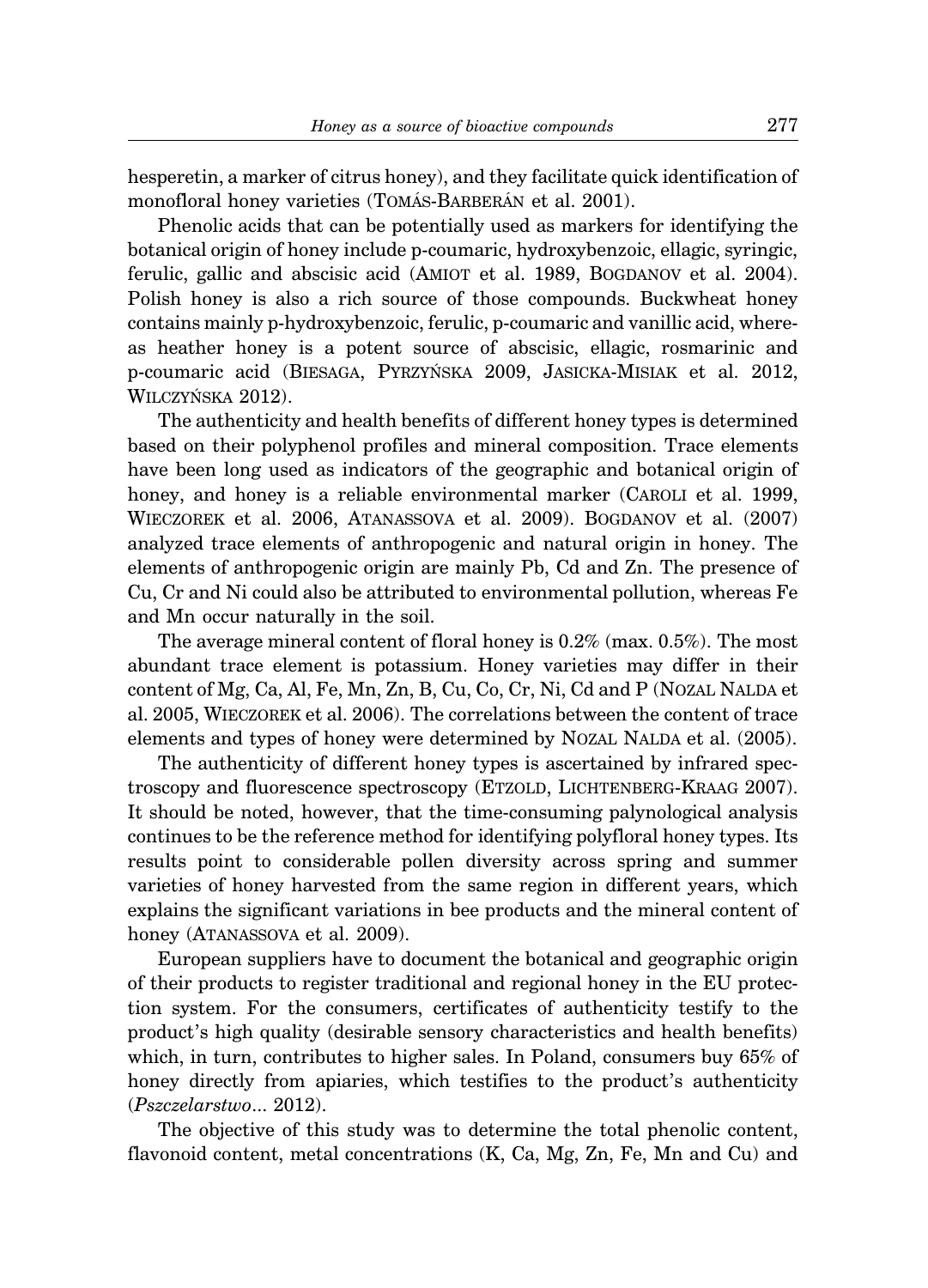differences in the concentrations of the analyzed chemical compounds in honey of different botanical origin. Also, the daily intake of the analyzed bioactive compounds supplied with honey was determined for Poland on a per capita basis.

# **Materials and Methods**

### **Honey samples**

Honey of different botanical origin was supplied directly by Polish apiaries. The majority of samples were obtained from the Region of Warmia and Mazury, including the Department of Apiology at the University of Warmia and Mazury in Olsztyn (samples 1–5, 7 and 8). Information about the supplied honey varieties was provided by the apiaries. Manuka honey was purchased online, and honeys produced in and outside the EU were purchased in a supermarket. The purchases were made in 2011–2012 (Table 1), and the acquired samples were dark-stored at the temperature of 10°C. Total phenolic concentrations and flavonoid concentrations were determined in 23 products, metal levels were identified in four botanical varieties, including two spring (acacia and polyfloral) and two summer (linden and polyfloral) varieties.

### **Determination of total phenolic content**

Honey was dissolved in distilled water to produce a solution with the concentration of 0.1 g/ml. The solution was filtered, 2 ml of the filtrate was transferred to 50 ml flasks and combined with 8 ml of distilled water, 2.5 ml of the Folin-Ciocalteau reagent and 7.5 ml of  $20\%$  Na<sub>2</sub>CO<sub>3</sub>. The mixture was supplemented with distilled water and stirred. After 1 hour, absorbance was measured in the Varian Cary 50 spectrophotometer at  $\lambda = 765$  nm. The honey solution was replaced with distilled water in the reference sample. The total phenolic content was expressed as the equivalent of gallic acid in mg per kg of honey (LACHMAN et al. 2010).

## **Determination of total flavonoid content**

The total flavonoid content of honey was determined colorimetrically with aluminum trichloride (analytically pure AlCl3, Fluka) according to the method proposed by ÖZKÖK et al.  $(2010)$  with own modifications. 3 g of honey was dissolved in 10 ml of 80% water methanol solution and the mixture was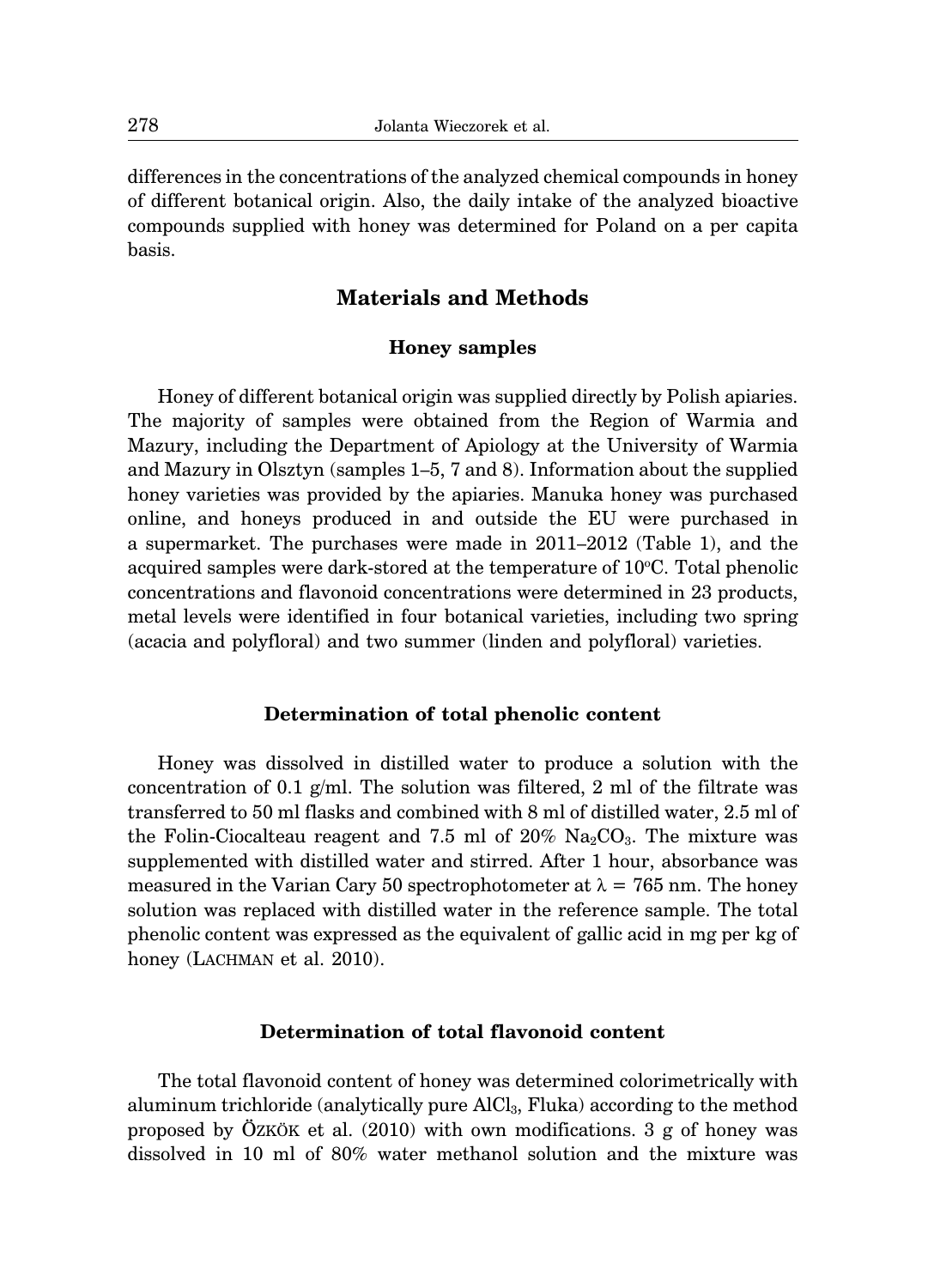| Sample          | Botanical<br>variety                | Origin                      | Harvest date      | $Color*$              | Phenolic<br>compounds<br>$[mg kg^{-1}]$ | Flavonoids<br>$[mg kg^{-1}]$ |  |
|-----------------|-------------------------------------|-----------------------------|-------------------|-----------------------|-----------------------------------------|------------------------------|--|
| $\mathbf{1}$    | linden                              | Mazury                      | summer 2012       | yellow                | $409 + 24$                              | $15.1\pm3.2$                 |  |
| $\overline{2}$  | buckwheat                           | Mazury                      | summer 2012       | dark brown            | $1141 \pm 45$                           | $32.3 \pm 4.1$               |  |
| 3               | honeydew                            | Mazury                      | summer 2012       | brown                 | $737 \pm 14$                            | $11.5 \pm 2.0$               |  |
| $\overline{4}$  | heather                             | Mazury                      | summer /fall 2012 | amber, brown          | $517 \pm 18$                            | $3.4\pm1.3$                  |  |
| $\overline{5}$  | buckwheat                           | Mazury                      | summer 2012       | dark brown            | $1104 \pm 42$                           | $23.4 \pm 3.5$               |  |
| $6\phantom{1}6$ | bean                                | Lublin                      | summer 2012       | white, pale yellow    | $181 \pm 29$                            | $3.2 \pm 1.2$                |  |
| 7               | mixed<br>(multifloral,<br>rapeseed) | Mazury                      | spring $2012$     | white, pale yellow    | $175 \pm 9$                             | $2.8 \pm 0.9$                |  |
| 8               | willow                              | Mazury                      | spring 2012       | white, pale yellow    | $281 \pm 11$                            | $9.6 \pm 2.1$                |  |
| 9               | linden                              | Mazury                      | summer 2012       | amber, yellow         | $309 \pm 25$                            | $8.4 \pm 3.2$                |  |
| 10              | linden                              | Mazury                      | summer 2012       | amber, yellow         | $252 \pm 12$                            | $4.3 \pm 2.6$                |  |
| 11              | multifloral                         | Mazury                      | spring 2011       | yellow                | $217 \pm 10$                            | $1.8 \pm 0.8$                |  |
| 12              | honeydew                            | Mazury                      | summer 2012       | brown                 | $588 \pm 43$                            | $21.8 \pm 3.1$               |  |
| 13              | multifloral                         | Mazury                      | spring 2012       | pale yellow           | $176 \pm 13$                            | $2.0 \pm 0.7$                |  |
| 14              | multifloral                         | Podlasie                    | summer 2012       | yellow                | $307 \pm 24$                            | $5.8 \pm 1.1$                |  |
| 15              | manuka                              | New<br>Zealand**            | $2012***$         | amber, orange         | $634 \pm 39$                            | $22.3 \pm 3.2$               |  |
| 16              | multifloral                         | Lublin                      | summer 2012***    | yellow                | $255\pm10$                              | $4.7 \pm 1.8$                |  |
| 17              | linden                              | Mazury                      | summer 2012       | yellow                | $296 \pm 7$                             | $7.5 \pm 2.1$                |  |
| 18              | mixed                               | EU and<br>$\text{non-EU**}$ | $2012***$         | pale yellow           | $179 \pm 13$                            | $3.3 \pm 0.5$                |  |
| 19              | multifloral                         | Mazury                      | summer 2012       | amber                 | $292 \pm 12$                            | $14.4 \pm 2.9$               |  |
| 20              | acacia                              | Mazury                      | spring $2012$     | cream, pale<br>yellow | $86 \pm 7$                              | $1.1 \pm 0.5$                |  |
| 21              | mixed (linden.<br>multifloral)      | Mazury                      | summer 2012       | yellow                | $167 \pm 10$                            | $8.5 \pm 1.7$                |  |
| 22              | linden                              | Mazury                      | summer 2012       | yellow                | $259\pm30$                              | $9.4 \pm 1.5$                |  |
| 23              | mixed<br>(buckwheat,<br>linden)     | Mazury                      | summer 2012       | brown,<br>medium-dark | $878 \pm 22$                            | $25.6 \pm 4.1$               |  |

Table 1 Total phenolic and flavonoid content of the analyzed honey samples expressed as gallic acid and quercetin equivalents

\* visual evaluation, \*\*foreign honey, \*\*\*date of purchase

filtered. 1 ml of the filtrate was transferred to a centrifuge tube, it was combined with 3 ml of 99.8% methanol, 0.2 ml of 10% water solution of aluminum trichloride and 0.2 ml of 1M potassium acetate and supplemented with 5.6 ml of distilled water. The mixture was stirred and left to stand for 45 minutes at room temperature. Absorbance was measured in the Varian Cary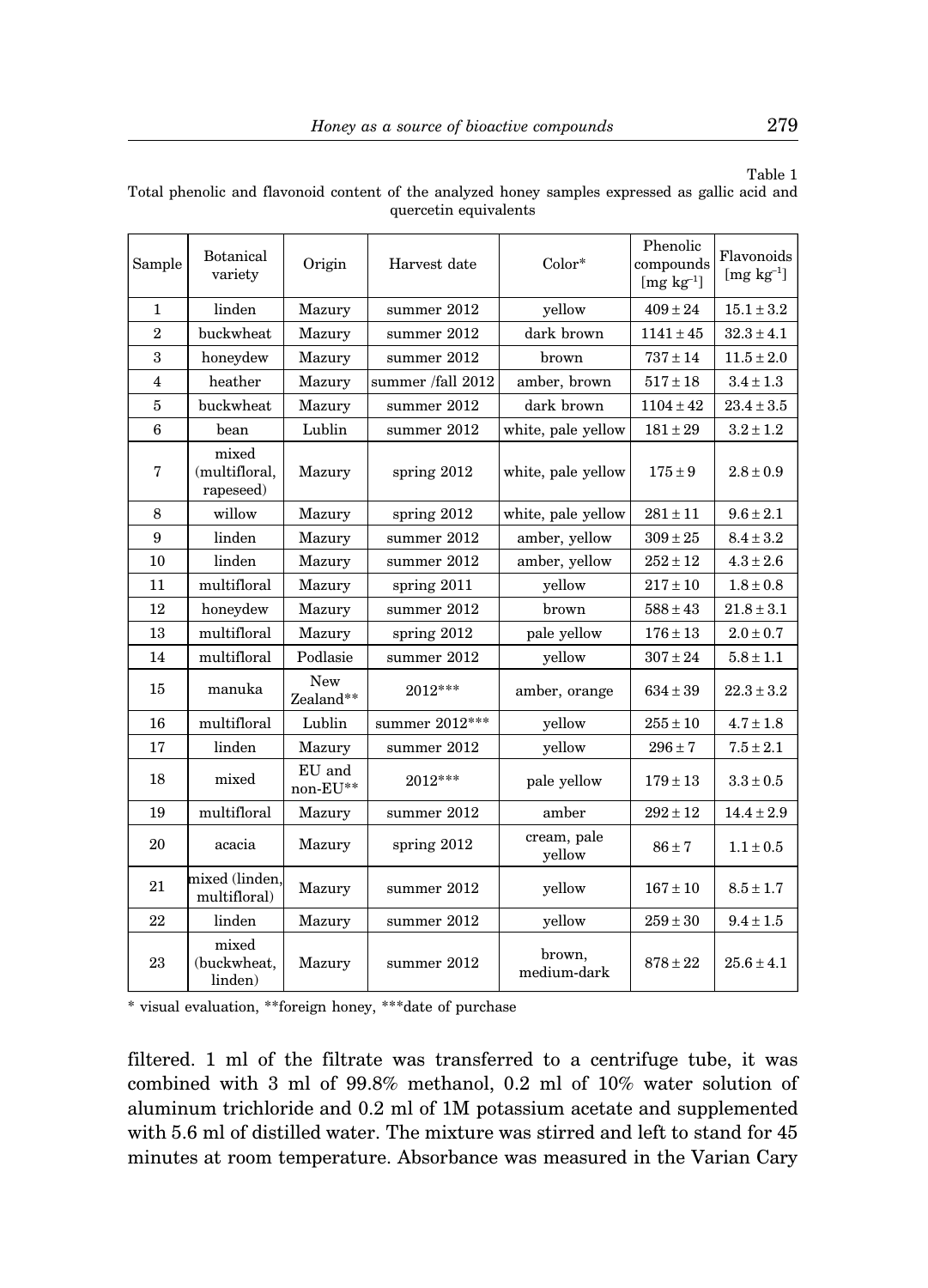50 spectrophotometer at  $\lambda = 415$  nm in two replications for each sample. The reference (blind sample) for every honey sample was prepared by replacing 0.2 ml of 10% aluminum trichloride solution with distilled water. The total flavonoid content was expressed as the equivalent of quercetin which was used to plot the calibration curve (MALWADE 2013).

#### **Metal concentrations**

Metal concentrations  $-$  K, Ca, Mg, Zn, Fe, Mn and Cu  $-$  in honey samples were determined by flame atomic absorption spectroscopy (FAAS) according to the method proposed by WIECZOREK et al. (2006).

### **Statistical analysis**

The results were processed statistically in the GraphPad Prism v.4.01 software (GraphPad Software, San Diego, California, USA). Significant differences between the analyzed honey types were verified by the unpaired t-test with Welch correction and the Kruskal-Wallis test.

## **Results and Discussion**

#### **Total phenolic content**

The total content of phenolic compounds and flavonoids in the analyzed honeys is presented in Table 1. Phenolic concentrations varied significantly in the range of 86 to 1141 mg  $kg^{-1}$ . The lowest average phenolic content was determined in acacia honey. Buckwheat honey was the richest source of phenolic compounds whose content was several to more than ten times higher (acacia honey) in comparison with other honey types. Similar phenolic compound concentrations in 7 buckwheat honey varieties were noted by JASICKA-MISIAK et al. (2012) in the range of 983 to 1214 mg kg–1. The relatively leveled phenolic content of buckwheat honey could be an indicator of phenolic compound concentrations in mixed honey. Brown-colored buckwheat and linden honey (sample 23) was characterized by high phenolic content, which points to a small share of linden honey in the product. JASICKA-MISIAK et al. (2012) observed somewhat higher phenolic compound concentrations (599 to 762 mg  $kg^{-1}$ ) in 14 varieties of heather honey in comparison with heather honey harvested in the region of Mazury (Table 1).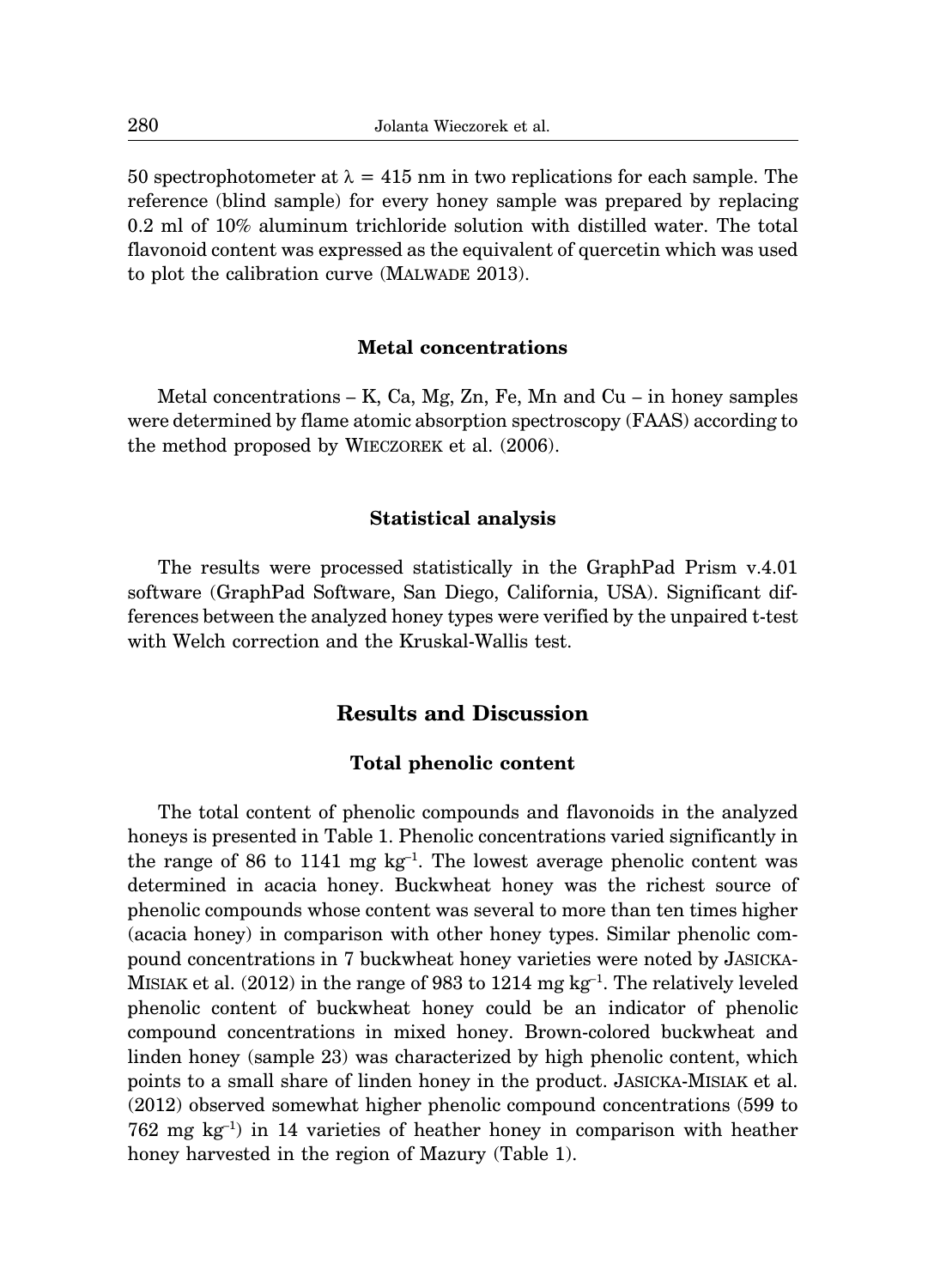The botanical variety declared by suppliers was difficult to confront with the actual pollen content of honey. A palynological analysis revealed significant differences in the composition of the evaluated honey types, which explains the variations in their phenolic content (ATANASSOVA et al. 2009). In general, brown-colored honey had a higher phenolic content than lighter varieties which were white to pale yellow in color.

In comparison with domestic honey, manuka honey was characterized by higher phenolic content which was similar to that of honeydew honey but nearly twice lower than that of buckwheat honey. Honeys produced in and outside of the EU, including bean honey, spring multifloral honey and Polish mixed honey, were characterized by low levels of phenolic compounds.

## **Flavonoids**

The total flavonoid content of the analyzed honey types was determined in the range of 1.1 to 32.3 mg  $kg^{-1}$  with an average of 10.5 mg  $kg^{-1}$ . In Polish honey, the highest flavonoid concentrations were reported in buckwheat honey, followed by buckwheat and linden honey and honeydew honey (Table 1). Similar flavonoid levels were reported in manuka honey from New Zealand  $(22.3 \text{ mg kg}^{-1})$ . A comparison of our results with other authors' findings indicates that the highest flavonoid concentrations in Polish products are similar to the average values reported in foreign honey varieties. Minimum flavonoid concentrations were similar regardless of geographic origin. Honey produced in Burkina Faso was characterized by a higher average flavonoid content at 25.7 mg kg<sup>-1</sup> (in the range of 1.7 to 83.5 mg kg<sup>-1</sup>) (MEDA et al. 2005), and the average flavonoid concentrations in Turkish honeydew honey were determined at 22.8 mg kg<sup>-1</sup> (in the range of 4.8 to 54.8 mg kg<sup>-1</sup>) ( $\ddot{O}$ ZKÖK et al. 2010). Average flavonoid levels were also higher in Spanish honey of botanical origin (ESCUREDO et al. 2013).

### **Metals**

The average mineral concentrations in the analyzed honey samples are presented in Table 2. The levels of different minerals were compared by the Kruskal-Wallis test to reveal varietal differences. Similarly to other samples of European honey (YILMAZ, YAVUZ 1999, LATORRE et al. 1999, ATANASSOVA et al. 2009), the predominant element was potassium. The highest concentrations of potassium were noted in summer multifloral and linden honey, whereas spring multifloral honey was least abundant in this mineral.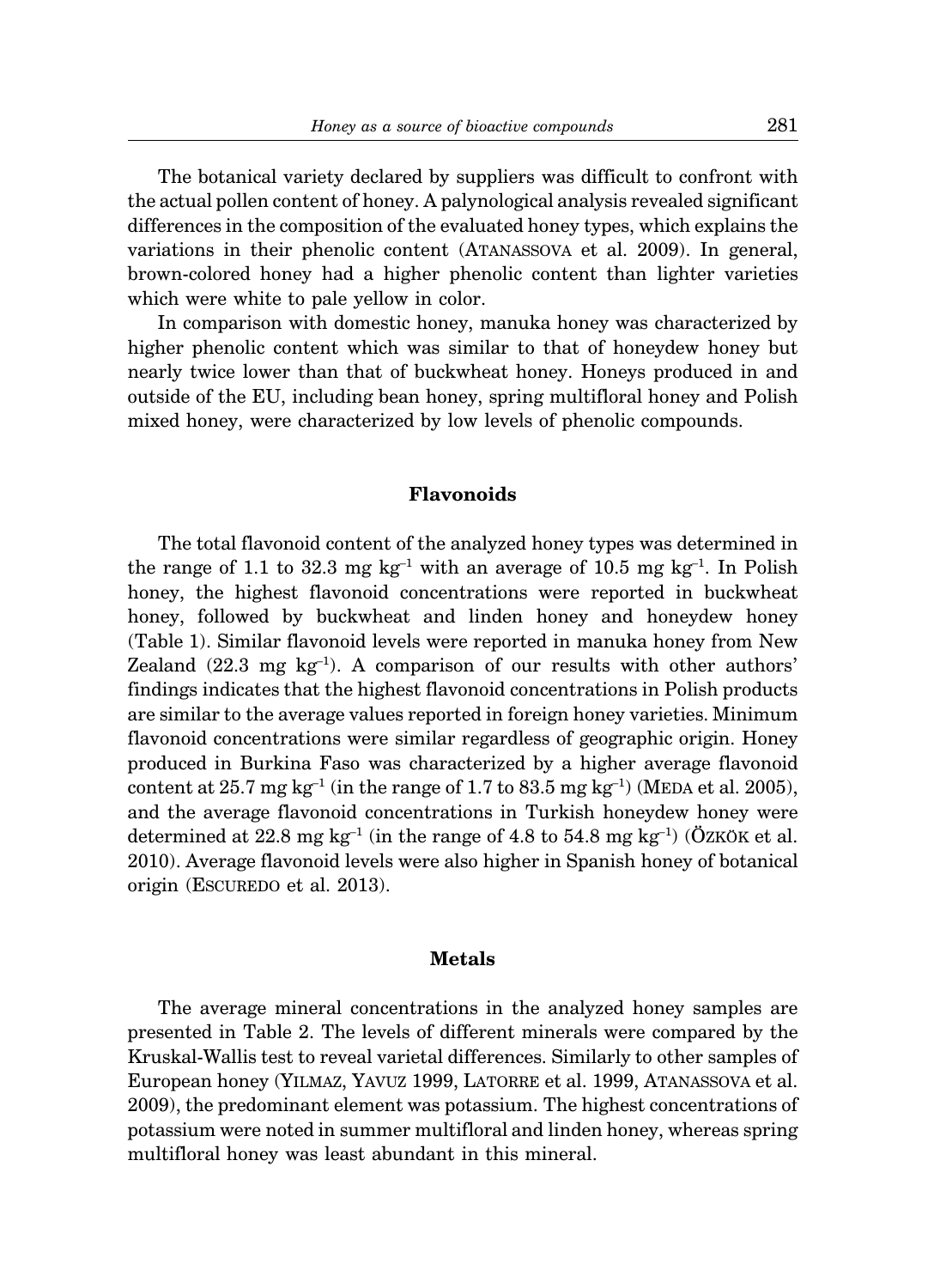Table 2

|                    |           | K     | Ca    | Mg    | Mn    | Zn      | Fe      | Cu    |
|--------------------|-----------|-------|-------|-------|-------|---------|---------|-------|
| Spring multifloral | Mean      | 233   | 58.4  | 11.6  | 0.37  | 2.26    | 1.9     | 0.04  |
|                    | SD.       | 94    | 7.8   | 3.1   | 0.25  | 1.4     | 0.7     | 0.03  |
| Acacia             | Mean      | 383   | 54.1  | 13.2  | 0.41  | 1.65    | 3.6     | 0.06  |
|                    | <b>SD</b> | 150   | 27.6  | 6.0   | 0.30  | 0.59    | $1.3\,$ | 0.07  |
| Linden             | Mean      | 742   | 86.6  | 14.3  | 0.39  | 2.63    | 3.1     | 0.06  |
|                    | SD        | 340   | 14.3  | 6.0   | 0.34  | $1.6\,$ | 0.9     | 0.03  |
| Summer multifloral | Mean      | 782   | 68.7  | 24.0  | 1.25  | 6.20    | 4.0     | 0.04  |
|                    | SD        | 305   | 4.6   | 8.5   | 0.76  | $1.5\,$ | $1.7\,$ | 0.02  |
|                    | p         | 0.007 | 0.024 | 0.125 | 0.187 | 0.052   | 0.050   | 0.695 |

Metal concentrations in honey. Concentrations are given in mg  $kg^{-1}$ . *p*-values refer to the Kruskal-Wallis test

The second most prevalent element in the tested honey varieties was calcium. Calcium concentrations were similar to those reported by YILMAZ and YAVUZ (1999) and ATANASSOVA et al. (2009). The highest Ca levels were noted in linden honey. Significant differences in Ca concentrations (*p* < 0.05) were determined between linden and spring multifloral honey, linden and summer multifloral honey, and spring multifloral and summer multifloral honey. Calcium concentrations varied over a relatively narrow range of values.

Magnesium concentrations in spring multifloral, acacia and linden honey were characterized by very low variation, and similar results were reported in a study of Bulgarian honey (ATANASSOVA et al. 2009). The average Mg concentrations reached 24.0 mg  $kg^{-1}$  only in summer multifloral honey.

Summer multifloral honey was characterized by significantly higher Zn concentrations in comparison with the remaining botanical varieties. Fe levels were relatively similar, but significant differences were observed between varieties. Zn and Fe concentrations determined in this study were somewhat higher than those noted by BOGDANOV et al. (2007) and MATUSEVICIUS et al. (2010), but Zn levels were more than ten-fold lower than in multiflower and linden honey analyzed by PRZYBYŁOWSKI and WILCZYŃSKA (2001).

The tested honey samples were characterized by similar manganese and copper levels (Table 1). The average Mn content of the evaluated samples was nearly identical to that of Swiss acacia honey and similar to that of multifloral varieties (Bogdanov et al. 2007). Honey of botanical origin produced in north-eastern Poland had a low Cu content which corresponded to minimum Cu concentrations reported by BOGDANOV et al. (2007) and MATUSEVICIUS et al. (2010).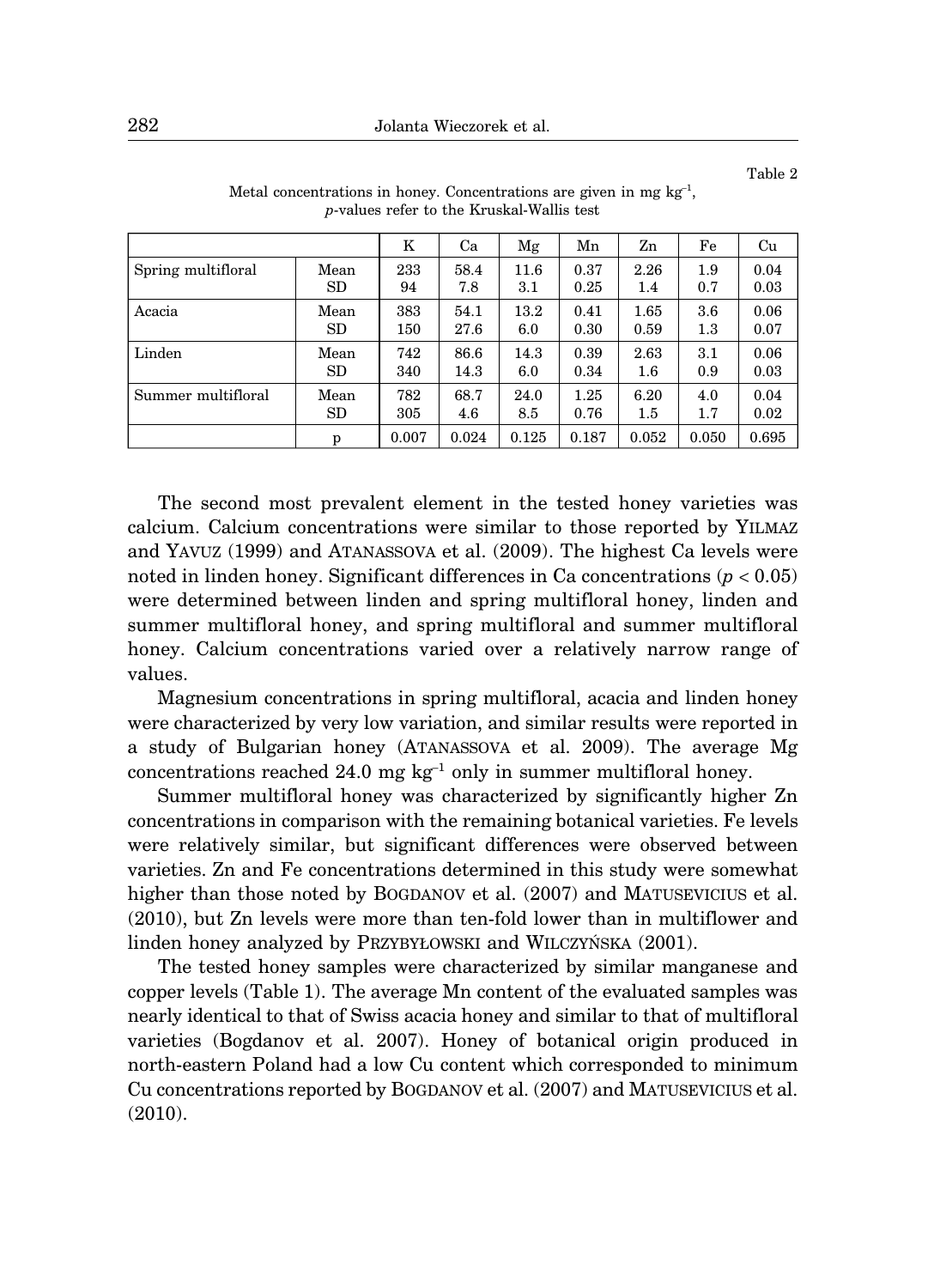## **Dietary intake of total phenolic compounds, flavonoids and metals (K, Ca and Mg) from honey**

The estimated daily intake of selected bioactive ingredients consumed with one serving of honey in Poland and Greece is compared in Table 3. The presented data indicates that even dark-colored honey is a poor source of phenolic compounds in the daily diet (2 to 8 mg). In comparison with honey, berries are a much more abundant source of phenolic compounds. Even a small serving of berries whose phenolic content is equivalent to that of 16 g of strawberries (Institute of Agricultural and Food Economics – National Research Institute) supplies 76 to 126 mg of total phenolic compounds (BOJARSKA et al. 2006). The most popular fruit juice varieties – orange, apple and black currant – are also characterized by a high phenolic content which was determined at 27, 16 and 50 mg per 100 ml, respectively (MICHALAK-MAJEWSKA et al. 2009).

Table 3

| Honey consumption<br>$[g/\text{person/day}]$ |                     | Average intake from honey [mg/person/day] |                                           |              |                   |                 |            |              |  |  |
|----------------------------------------------|---------------------|-------------------------------------------|-------------------------------------------|--------------|-------------------|-----------------|------------|--------------|--|--|
|                                              |                     | phenolic compounds                        | flavonoids,                               |              |                   |                 |            |              |  |  |
|                                              |                     | polish honey<br>$n=22$                    | dark-colored light-colored<br>honey $n=6$ | honey $n=16$ | average<br>$n=22$ | Κ               | Ca         | Mg           |  |  |
| Poland<br>$(2011)$ :                         | $1.67*$<br>$2.33**$ | 0.68<br>0.96                              | 1.38<br>1.93                              | 0.40<br>0.56 | 0.017<br>0.023    | 0.9<br>$^{1.2}$ | 0.1<br>0.2 | 0.03<br>0.04 |  |  |
| Greece                                       | $9.58***$           | 3.92                                      | 7.93                                      | 2.30         | 0.096             | 5.1             | 0.6        | 0.15         |  |  |

Daily intake of phenolic compounds, flavonoids and metals (K, Ca, Mg) from consumed honey

\* estimated based on annual per capita honey consumption in Poland in 2011 (0.61 kg/person/year), \*\* estimated based on per capita honey consumption in Poland in 2011, adjusted for exports and imports (0.85 kg/person/year), \*\*\* in terms of the highest honey consumption in the EU – Greece (3.5 kg/person/year).

Honey is a poor dietary source of flavonoids (Table 3). In the treatment of vascular diseases, cancer and neurodegenerative diseases (Parkinson's disease, Alzheimer's disease), the recommended daily flavonoid intake should exceed 13 mg (Linus Pauling Institute). Regardless of daily honey consumption, the estimated daily flavonoid intake does not exceed 0.02 mg in Poland and 0.1 mg in Greece. Plants are the richest source of flavonoids in the diet, and even regular and increased consumption of honey will not deliver similar flavonoid intake levels. Dark-colored fruit is abundant in anthocyanidins, and high concentrations of flavones (apigenin) and flavonols (isorhamnetin) are found in parsley, but the main sources of dietary flavonoids are tea, citrus fruit, berries, apples and vegetables (celery, lettuce) (USDA Database*.* 2011).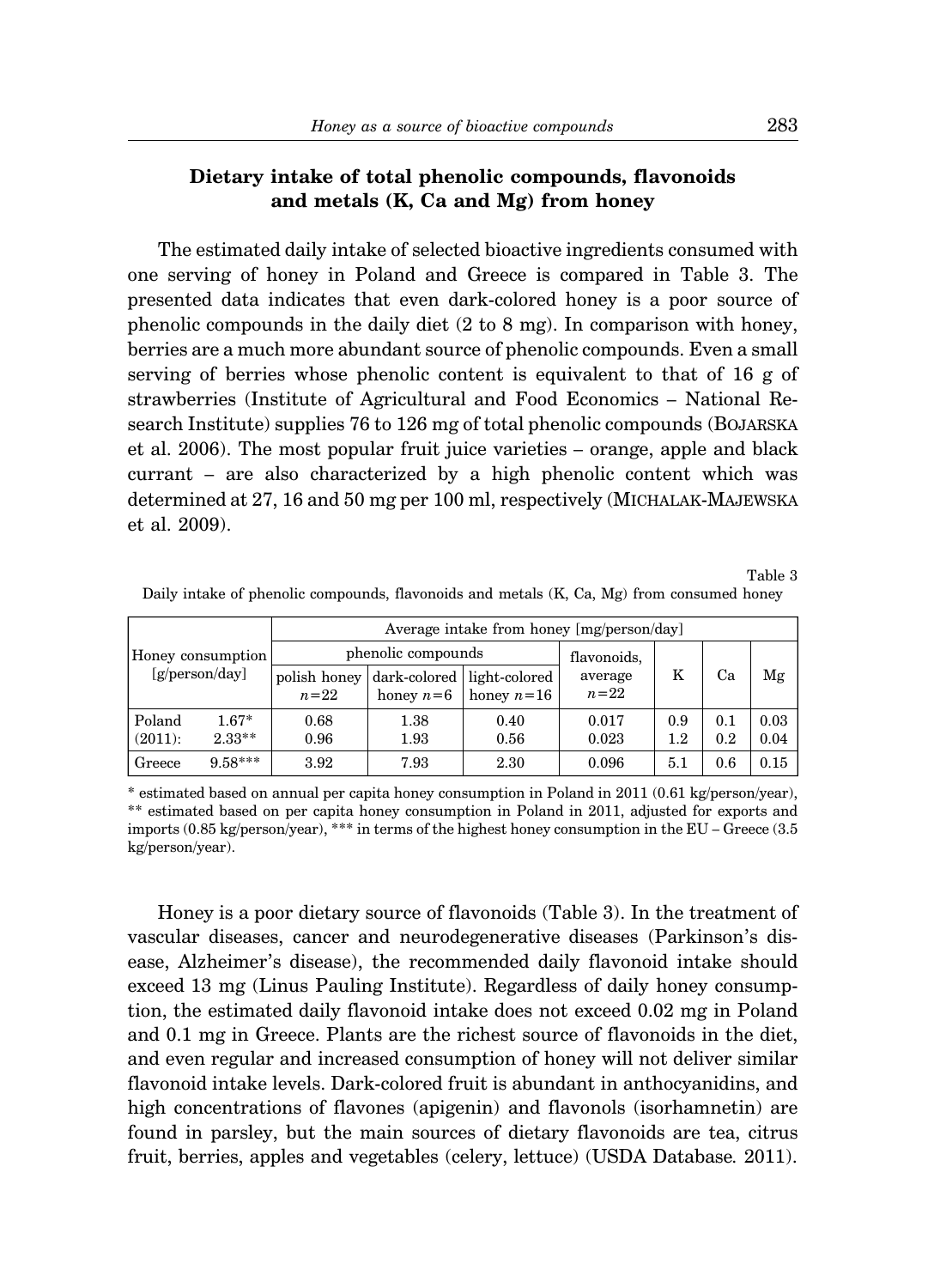The intake of K, Ca and Mg from an average daily serving of honey is presented in Table 3. For adult consumers, the RDA for calcium is 1000-1300 mg, and the RDA for magnesium – 310–420 mg. Therefore, the daily intake of the above minerals from honey accounts for 0.02% RDA for calcium and 0.01% RDA for magnesium (Dietary Reference Intakes). Honey is also deficient in potassium whose intake with a daily serving of honey accounts for 0.03% RDA for K (Adequate Intakes, AIs).

## **Conclusions**

1. Polish dark-colored honey (buckwheat honey and honeydew honey) has a much higher total phenolic and flavonoid content than honey of other botanical varieties and mixed honey.

2. Polish honey, in particular summer varieties, is most abundant in K, Ca and Mg.

3. The dietary intake of total phenolic compounds, flavonoids and metals from an average and increased (to the European maximum) daily serving of honey is low.

Translated by ALEKSANDRA POPRAWSKA

Accepted for print 5.10.2014

### **References**

- AMIOT M.J., AUBERT S., GONNET M., TACCHINI M. 1989. *Phenolic composition of honeys: preliminary study on identification and group quantification*. Apidologie, 20: 115–125.
- ANKLAM E. 1998. *A review of the analytical methods to determine the geographical and botanical origin of honey*. Food Chem., 63(4): 549–562.
- ATANASSOVA J.R., YURUKOVA L.D., LAZAROVA M.A. 2009. *Palynological, physical, and chemical data on honey from the Kazanlak region (Central Bulgaria)*. Phytol. Balcan., 15(1): 107–114.
- BIESAGA M., PYRZYŃSKA K. 2009. *Liquid chromatography/tandem mass spectrometry studies of the phenolic compounds in honey*. J. Chromatogr. A., 1216: 6620–6626.
- BOGDANOV S., HALDIMANN M., LUGINBÜHL W., GALLMANN P. 2007. *Minerals in honey: environmental*, *geographical and botanical aspects*. J. Apic. Res. Bee World, 46(4): 269–275.
- BOGDANOV S., RUOFF K., PERSANO ODDO L. 2004. *Physico-chemical methods for the characterization of uniflorals honey: a review*. Apidologie, 35: 4–17.
- BOJARSKA J.E., CZAPLICKI S., ZARECKA K., ZADERNOWSKI R. 2006. *Związki fenolowe owoców wybranych odmian truskawki*. Żywność. Nauka. Technologia. Jakość., 2(47): 20–27.
- CAROLI S., FORTE G., IAMICELI A.L., GALOPPI B., 1999. *Determination of essential and potentially toxic trace elements in honey by inductively coupled plasma-based techniques*. Talanta, 50(2): 327–336. *Dietary Reference Intakes. DRI Tables,* http://fnic.nal.usda.gov/dietary-guidance.
- ESCUREDO O., MI ´GUEZ M., FERNA´NDEZ-GONZA´LEZ M., SEIJO M.C. 2013. *Nutritional value and antioxidant activity of honeys produced in a European Atlantic area*. Food Chem., 138: 851–856.
- ETZOLD E., LICHTENBERG-KRAAG B. 2008. *Determination of the botanical origin of honey by Fouriertransformed infrared spectroscopy: an approach for routine analysis*. Eur. Food. Res. Technol., 227: 579–586.